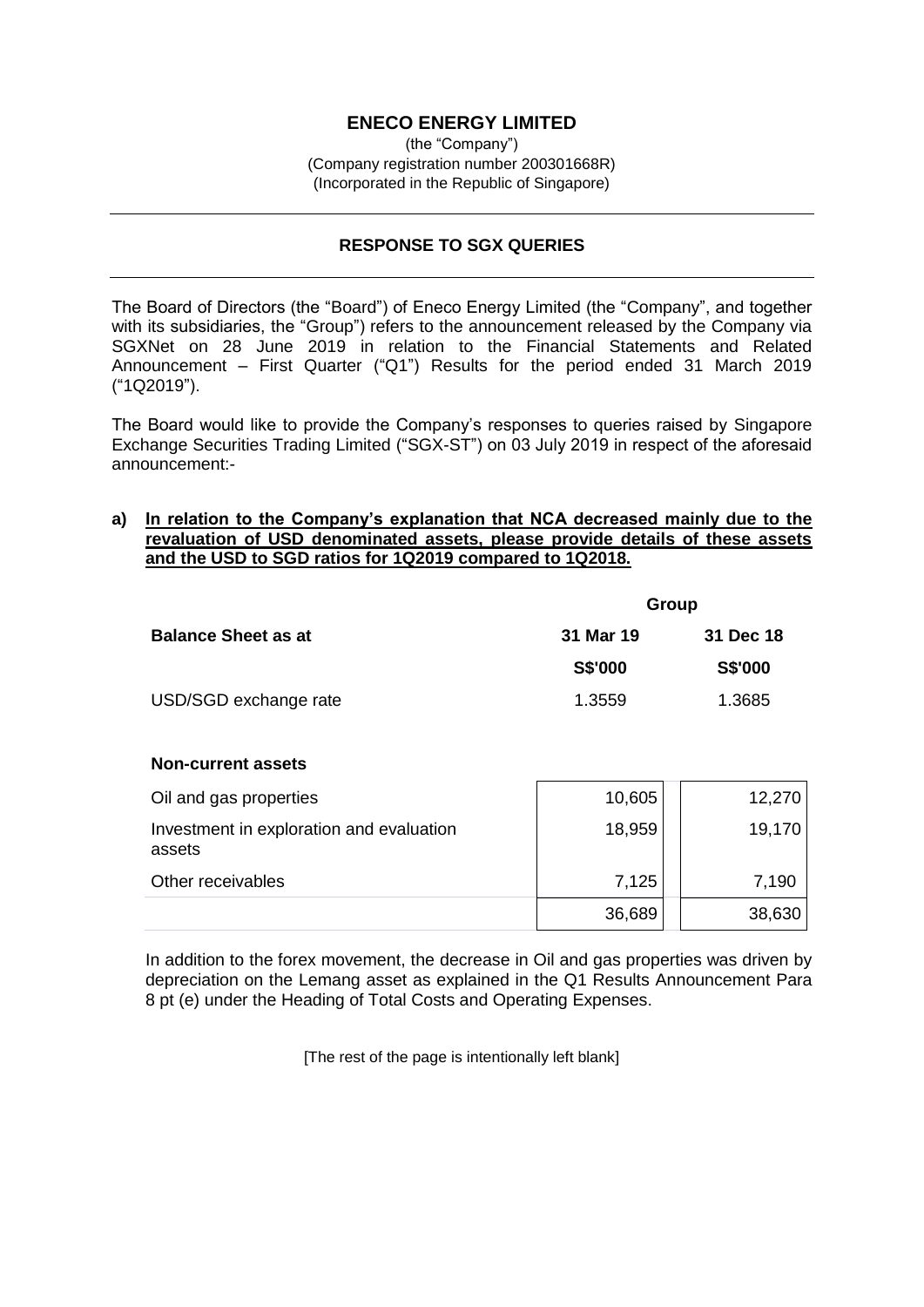### **b) Please provide the aging of the Group's Trade Receivables and the Board's assessment on the recoverability of the Group's trade receivables and the bases for such an assessment.**

|                             |              | <b>Current</b>                  | <b>Past Due</b> |                   |            |          |
|-----------------------------|--------------|---------------------------------|-----------------|-------------------|------------|----------|
| <b>Trade</b><br>receivables | <b>Total</b> | <b>Within</b><br>credit<br>term | $1-30$ days     | $31 - 60$<br>days | 61-90 days | >91 days |
|                             |              |                                 |                 |                   |            |          |
| Aging %                     | 100%         | 73%                             | 20%             | 5%                | 1%         | 1%       |

The Group provides for lifetime Expected Credit Loss (ECL) for all trade receivables using a provision matrix. The provision rates are determined based on the Group's historical observed default rates analysed in accordance to days past due.

As the Group's credit exposure is monitored on an ongoing basis, the Group has determined that the ECL on trade and other receivables is insignificant.

The Board is positive of the recoverability and do not foresee any substantial credit loss arising from the Trade Receivables balance.

# **c) Please provide an explanation for the decrease in bank balances.**

|                                    | <b>S\$'000</b> |
|------------------------------------|----------------|
| Payable for Oil & Gas              | 302            |
| Payment of professional fees       | 73             |
| Subsidiaries' payables             | 39             |
| Payment of general working capital | 2,097          |
|                                    | 2,511          |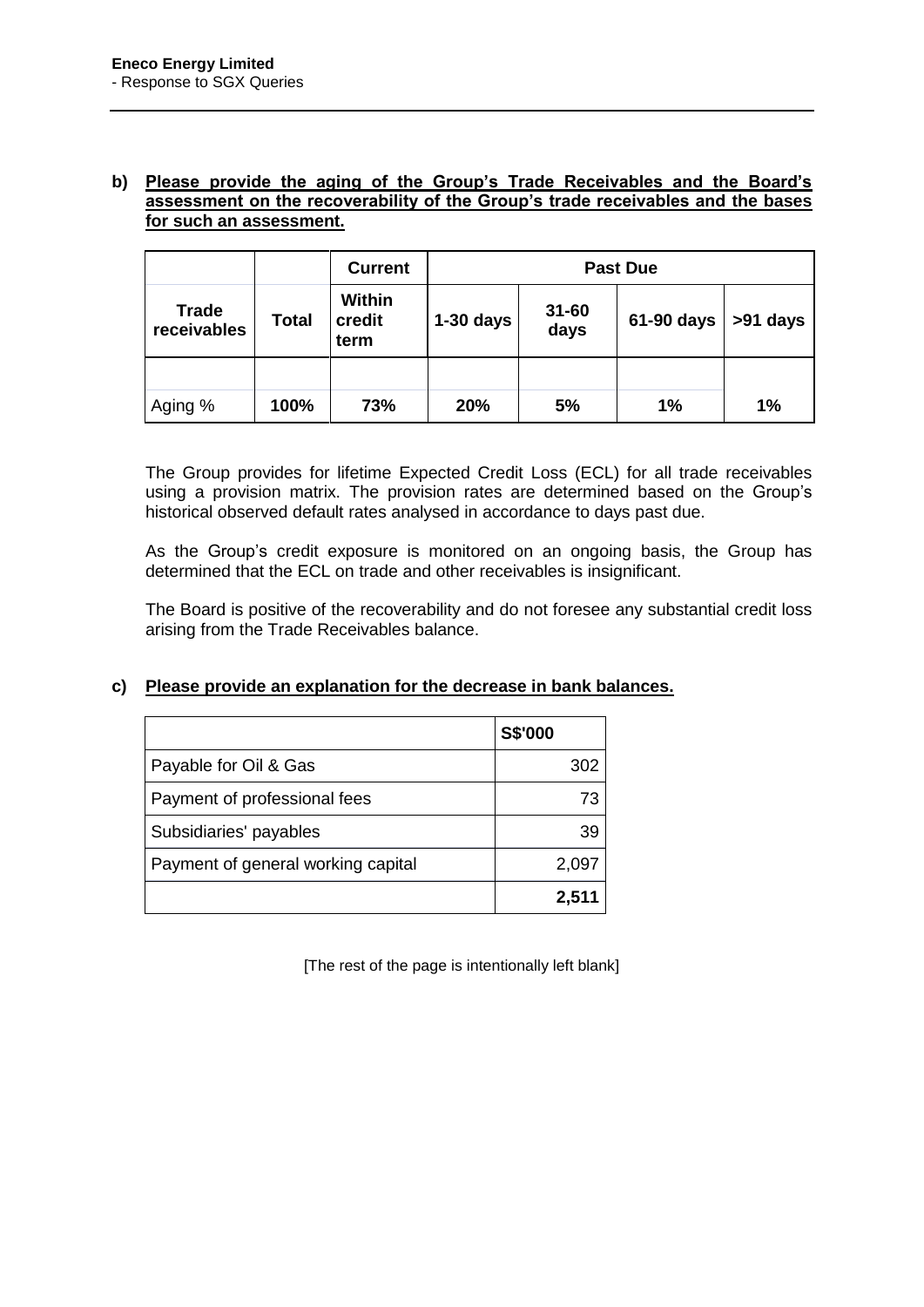# **d) Please provide a breakdown of Trade and other payables and provide an explanation for the material variances in each of the line items included in the breakdown of Trade and other payables.**

# **Please also disclose the nature of other payables.**

|                                                                   | 31 Mar<br>19 | 31 Dec<br>18 | Variance |                                                                                   |
|-------------------------------------------------------------------|--------------|--------------|----------|-----------------------------------------------------------------------------------|
|                                                                   | S\$'000      | S\$'000      | S\$'000  |                                                                                   |
| Trade payables                                                    | 14,606       | 15,027       | (421)    | In-line<br>with<br>the<br>decrease in business                                    |
| Advances from joint venture<br>partner                            |              | 558          | (558)    | Repaid<br>via<br>sales<br>from<br>proceeds<br>Lemang's participating<br>interest. |
| Cash calls advanced from<br>joint venture partner                 | 3,527        | 3,668        | (141)    | Decrease in payable to<br>joint venture partner.                                  |
| Accrued salaries & benefits<br>(include payable to a<br>Director) | 2,575        | 3,518        | (943)    | 13 <sup>th</sup><br>Mainly<br>salary<br>payment.                                  |
| Sundry payables                                                   | 3,631        | 3,723        | (92)     |                                                                                   |
| Security deposits from<br>tenants                                 | 8            | 8            |          |                                                                                   |
| Deferred rent payable                                             |              | 18           | (18)     |                                                                                   |
|                                                                   | 24,347       | 26,520       | (2, 173) |                                                                                   |

#### **Advances from joint venture partner**

The advance from joint venture partner were non-trade in nature. 60% of the production proceeds in Lemang are utilised monthly to repay this advance.

#### **Cash calls advanced from joint venture partner**

The cash call advances from joint venture partner are non-trade in nature and will be offset upon completion of the pending 6% farm-out of the Lemang asset.

#### **Accrued salaries & benefits**

These include accruals for CPF,  $13<sup>th</sup>$  salary, variable bonus, annual leave payable.

#### **Sundry payables**

Legal, professional and statutory payables from previous years.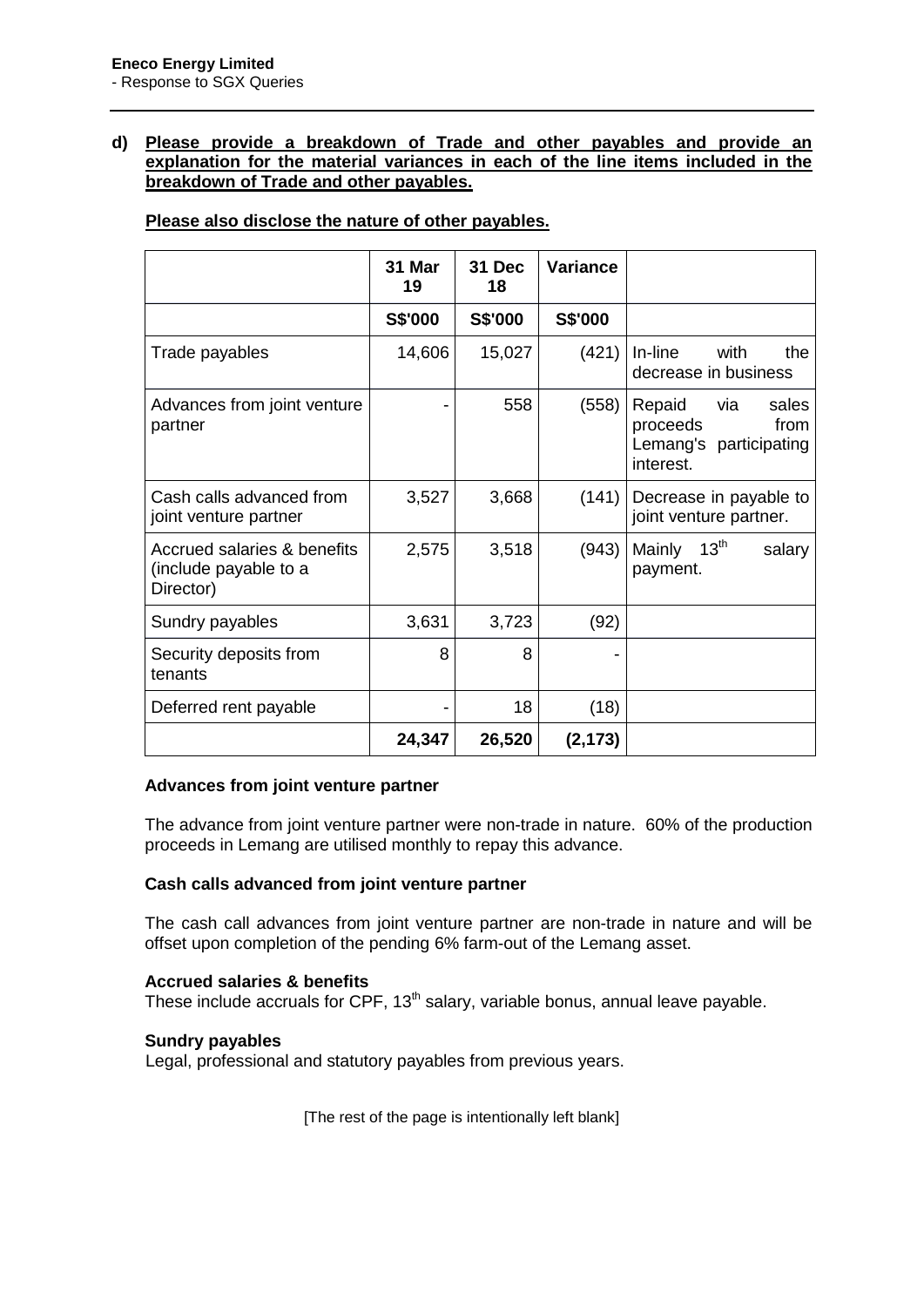### **e) With regards to the negative working capital position of the Group, please:-**

### **a. Clarify how the Board of Directors is satisfied that the Group is able to generate sufficient cash flows from its operations;**

The expenditure budget of Lemang, to which Hexindo at close of Q1 2019 held a 16% participating interest (which subsequently as per Announcement dated 2 July 2019 on Farm-out of Participating Interest is now at 10%), is prepared by the operator, Mandala. Based on our recent discussions with Mandala, we believe that there will be no significant increase on the expenditure budget of Lemang in the next 12 months.

Furthermore, any payables billed by Mandala to Hexindo are being offset against the farm out proceeds of the additional 6% of Hexindo's stake, which was exercised by Mandala in late 2018, and which was completed recently as announced on 2 July 2019. Going forward, subsequent cash calls (based on our reduced 10% stake) will be offset against our net funding cap balance upon completion of the farm-out. We are informed by Mandala that as of 1 July 2019, our net funding cap has a positive balance of USD3.73 million.

It is our opinion that the cash requirements of Hexindo in respect of Lemang for the next 18 months can be met through the utilization of our positive net funding cap balance. The cash requirements of Hexindo formed a large part of the going concern issue highlighted by the external Auditors. In view of the matters herein, we feel that this aspect of concern has been somewhat alleviated.

### **b. Provide details of the loans to be restructured, including the amounts involved; and**

The loan from the Third Party Lender is US\$6,750,000 which was drawn down in 2017 from a US\$10,000,000 facility granted to Ramba Energy Lemang Ltd for working capital needs in relation to the exploration and development activities. Please refer to Footnote 23 at page 100 of the Company's Annual Report for 2018.

# **c. Provide details on the additional funding to be received, including, but not limited to, the parties providing the additional funding, the amount of such additional funding and the estimated timeline for the receipt of such additional funding.**

Refer to Announcement dated 21 June 2019 Para 2 pt 1.